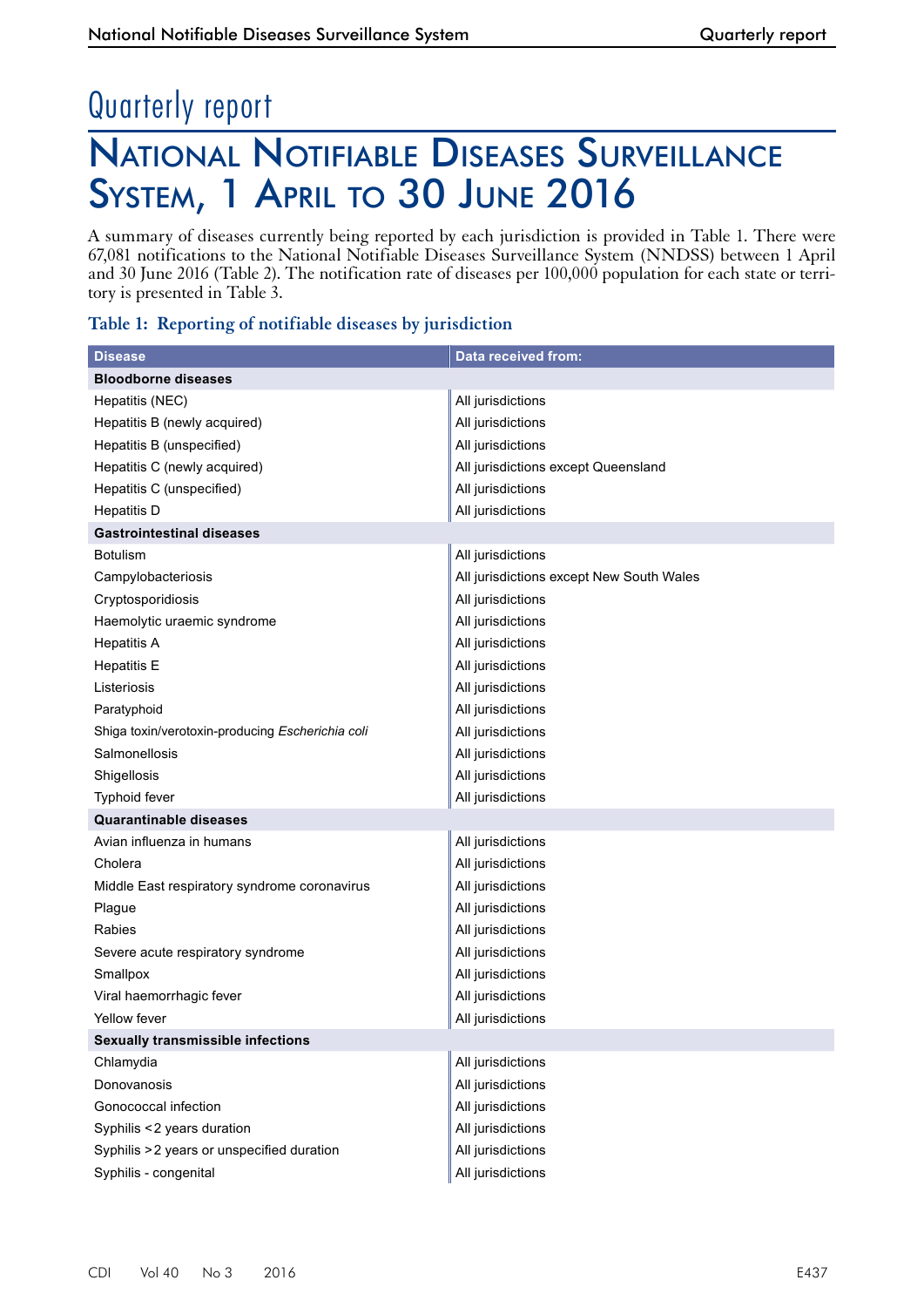## **Table 1 continued: Reporting of notifiable diseases by jurisdiction**

| <b>Disease</b>                             | <b>Data received from:</b>                            |
|--------------------------------------------|-------------------------------------------------------|
| Vaccine preventable diseases               |                                                       |
| Diphtheria                                 | All jurisdictions                                     |
| Haemophilus influenzae type b              | All jurisdictions                                     |
| Influenza (laboratory confirmed)           | All jurisdictions                                     |
| Measles                                    | All jurisdictions                                     |
| Mumps                                      | All jurisdictions                                     |
| Pertussis                                  | All jurisdictions                                     |
| Pneumococcal disease - invasive            | All jurisdictions                                     |
| Poliovirus infection                       | All jurisdictions                                     |
| Rubella                                    | All jurisdictions                                     |
| Rubella - congenital                       | All jurisdictions                                     |
| Tetanus                                    | All jurisdictions                                     |
| Varicella zoster (chickenpox)              | All jurisdictions except New South Wales              |
| Varicella zoster (shingles)                | All jurisdictions except New South Wales              |
| Varicella zoster (unspecified)             | All jurisdictions except New South Wales              |
| <b>Vectorborne diseases</b>                |                                                       |
| Barmah Forest virus infection              | All jurisdictions                                     |
| Chikungunya virus infection                | All jurisdictions except Australian Capital Territory |
| Dengue virus infection                     | All jurisdictions                                     |
| Flavivirus infection (unspecified)         | All jurisdictions                                     |
| Japanese encephalitis virus infection      | All jurisdictions                                     |
| Kunjin virus infection                     | All jurisdictions                                     |
| Malaria                                    | All jurisdictions                                     |
| Murray Valley encephalitis virus infection | All jurisdictions                                     |
| Ross River virus infection                 | All jurisdictions                                     |
| <b>Zoonoses</b>                            |                                                       |
| Anthrax                                    | All jurisdictions                                     |
| Australian bat lyssavirus infection        | All jurisdictions                                     |
| <b>Brucellosis</b>                         | All jurisdictions                                     |
| Leptospirosis                              | All jurisdictions                                     |
| Lyssavirus infection (NEC)                 | All jurisdictions                                     |
| Ornithosis                                 | All jurisdictions                                     |
| Q fever                                    | All jurisdictions                                     |
| Tularaemia                                 | All jurisdictions                                     |
| <b>Other bacterial infections</b>          |                                                       |
| Legionellosis                              | All jurisdictions                                     |
| Leprosy                                    | All jurisdictions                                     |
| Meningococcal infection - invasive         | All jurisdictions                                     |
| Tuberculosis                               | All jurisdictions                                     |

NEC Not elsewhere classified.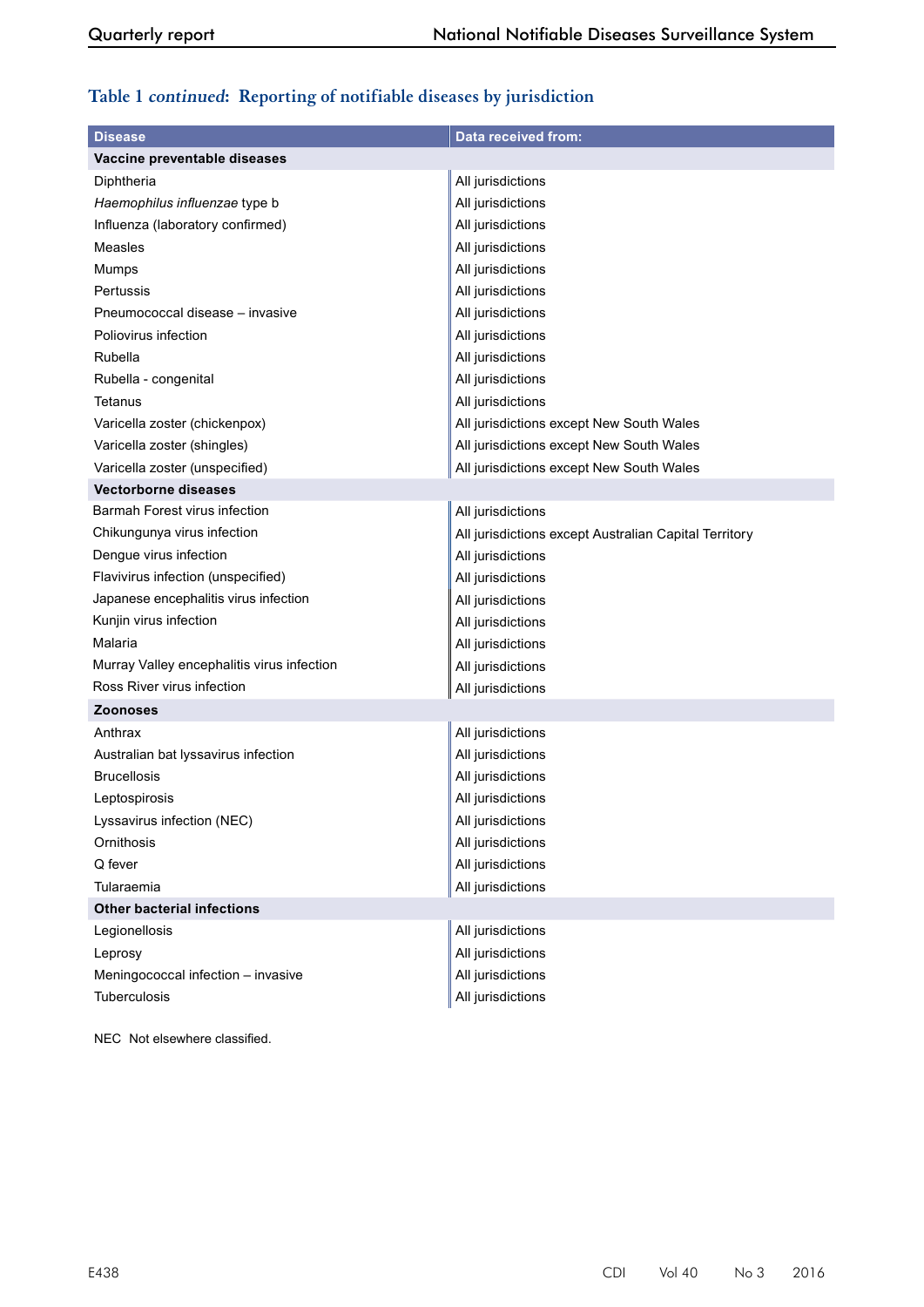| $20$ and $40$ and $20$ |                               |
|------------------------|-------------------------------|
|                        |                               |
|                        |                               |
|                        |                               |
| $\sqrt{16}$ by date.   | <b>Common Not better</b>      |
|                        |                               |
| <b>Pulling</b>         |                               |
|                        |                               |
| りくり                    |                               |
| ļ                      |                               |
|                        | j                             |
|                        | ו<br>ו                        |
|                        |                               |
| C Called Ave. C        |                               |
|                        |                               |
|                        |                               |
|                        |                               |
|                        |                               |
|                        |                               |
|                        |                               |
|                        |                               |
|                        |                               |
|                        |                               |
|                        |                               |
|                        |                               |
|                        |                               |
|                        |                               |
|                        |                               |
|                        |                               |
|                        |                               |
|                        | coved by state and territory. |
|                        |                               |
|                        |                               |
|                        |                               |
|                        |                               |
|                        |                               |
|                        |                               |
|                        |                               |
|                        |                               |
|                        |                               |
|                        |                               |
|                        |                               |
|                        |                               |
|                        |                               |
| I                      |                               |

| Table 2: Notifications of diseases received by state and territory health authorities, 1 April to 30 June 2016, by date of diagnosis* |                   |                   |                   |               |                         |                   |                |                   |                 |                 |                 |                  |                  |                         |                        |
|---------------------------------------------------------------------------------------------------------------------------------------|-------------------|-------------------|-------------------|---------------|-------------------------|-------------------|----------------|-------------------|-----------------|-----------------|-----------------|------------------|------------------|-------------------------|------------------------|
|                                                                                                                                       |                   |                   |                   | State or te   | rritory                 |                   |                |                   | Total<br>2nd    | Total 1st       | Total<br>2nd    | 5 years<br>Last  |                  |                         | 5 years<br>YTD<br>Last |
| <b>Disease</b>                                                                                                                        | <b>ACT</b>        | NSW               | E                 | $\frac{d}{d}$ | $\overline{\mathbf{S}}$ | Tas.              | نا             | ≸                 | quarter<br>2016 | quarter<br>2016 | quarter<br>2015 | quarter<br>2nd   | Ratio            | Year<br>to date<br>2016 | mean                   |
| <b>Bloodborne diseases</b>                                                                                                            |                   |                   |                   |               |                         |                   |                |                   |                 |                 |                 |                  |                  |                         |                        |
| Hepatitis (NEC)                                                                                                                       | 0                 | 0                 | 0                 | $\circ$       | 0                       | 0                 | 0              | 0                 | 0               | 0               | 0               | °.o              | o.o              | 0                       | $\overline{0}$         |
| Hepatitis B (newly acquired) <sup>†</sup>                                                                                             | 0                 | $\mathbf{\Omega}$ | $\circ$           | $\frac{3}{2}$ | $\circ$                 | $\circ$           | $\overline{z}$ | တ                 | $\ddot{4}$      | $\ddot{4}$      | 38              | 41.4             | $\frac{0}{1}$    | 83                      | 89.8                   |
| Hepatitis B (unspecified) <sup>#</sup>                                                                                                | 22                | 666               | 32                | 284           | $\frac{8}{1}$           | င္း               | 537            | 244               | 1,876           | 1,573           | 1,501           | 1,583.2          | $\frac{2}{1}$    | 3,458                   | 3,166.6                |
| Hepatitis C (newly acquired) <sup>†</sup>                                                                                             | 4                 |                   |                   |               | $\infty$                | 4                 | 26             | $\mathbf{S}$      | 75              | 89              | 104             | 107.6            | $\overline{0.7}$ | 164                     | 222.0                  |
| Hepatitis C (unspecified) <sup>#</sup>                                                                                                | $\frac{8}{4}$     | 1,081             | 61                | 703           | 126                     | 52                | 664            | 327               | 3,062           | 3,018           | 2,452           | 2,456.2          | $\frac{2}{1}$    | 6,084                   | 4,938.0                |
| Hepatitis D                                                                                                                           | $\circ$           | 4                 | $\mathbf{\Omega}$ |               | $\sim$                  | $\circ$           | က              | $\circ$           | $\tilde{c}$     | $\frac{5}{2}$   | $\frac{1}{2}$   | 13.4             | 0.9              | 27                      | 25.8                   |
| Gastrointestinal diseases                                                                                                             |                   |                   |                   |               |                         |                   |                |                   |                 |                 |                 |                  |                  |                         |                        |
| Botulism                                                                                                                              | $\circ$           | $\circ$           | $\circ$           | $\circ$       | $\circ$                 | $\circ$           | $\circ$        | $\circ$           | $\circ$         | 0               |                 | $0.\overline{8}$ | $\overline{0}$ . | $\circ$                 | $1\overline{4}$        |
| Campylobacteriosis                                                                                                                    | 125               | $\frac{z}{z}$     | $\ddot{=}$        | 1,625         | 608                     | 207               | 1,752          | 759               | 5,187           | 5,876           | 5,006           | 4,031.8          | $\frac{3}{2}$    | 11,109                  | 8,732.4                |
| Cryptosporidiosis                                                                                                                     | $\tilde{0}$       | 311               | 109               | 685           | 103                     | ഗ                 | 205            | 71                | 1,499           | 2,299           | 571             | 830.2            | 1.8              | 3,812                   | 2,065.8                |
| Haemolytic uraemic syndrome                                                                                                           | $\circ$           | 0                 | $\circ$           |               | $\circ$                 |                   | 0              | $\circ$           |                 | 4               |                 | $3.\overline{6}$ | $0.\overline{3}$ | Ю                       | $\frac{2}{9}$          |
| Hepatitis A                                                                                                                           | 0                 | თ                 | 0                 |               | $\sim$                  | 0                 | ဖ              | N                 | 23              | 53              | $^{8}$          | 36.2             | 0.6              | $\frac{8}{2}$           | 102.4                  |
| Hepatitis E                                                                                                                           | $\circ$           |                   | 0                 | ო             | $\circ$                 | $\circ$           | 0              |                   | ယ               | 15              | $\circ$         | 10.4             | $\overline{0}$ . | 20                      | 23.2                   |
| Listeriosis                                                                                                                           | $\circ$           | $\frac{1}{2}$     | $\circ$           | ഥ             | $\circ$                 |                   |                |                   | 23              | 27              | $\frac{8}{3}$   | 19.0             | 1.2              | SO                      | 41.4                   |
| Paratyphoid                                                                                                                           | $\circ$           |                   | 0                 |               | $\circ$                 |                   | ယ              |                   | \$              | 33              | $\tilde{c}$     | 16.4             | $0.\overline{8}$ | 46                      | 44.4                   |
| STEC <sup>§</sup>                                                                                                                     | $\circ$           | ∞                 | $\circ$           |               | $\overline{5}$          | $\circ$           | $\overline{ }$ | O                 | 55              | 60              | 35              | 27.0             | 2.0              | 115                     | 60.4                   |
| Salmonellosis                                                                                                                         | $\overline{78}$   | 1,067             | 245               | 1,209         | 461                     | 75                | 929            | 451               | 4,515           | 6,488           | 4,044           | 3,252.2          | 1.4              | 11,059                  | 8,117.2                |
| Shigellosis                                                                                                                           | $\mathbf{\Omega}$ | 88                | $\frac{1}{2}$     | 30            | $\pm$                   | $\mathbf{\Omega}$ | 154            | 21                | 348             | 351             | 244             | 157.2            | 2.2              | 712                     | 379.8                  |
| Typhoid fever                                                                                                                         | $\circ$           | 4                 | $\circ$           | ဖ             | $\overline{a}$          | $\circ$           | ဖ              | $\mathbf{\Omega}$ | ę,              | $\mathcal{L}$   | 29              | 24.8             | $0.\overline{8}$ | 56                      | 79.0                   |
| Quarantinable diseases                                                                                                                |                   |                   |                   |               |                         |                   |                |                   |                 |                 |                 |                  |                  |                         |                        |
| Avian influenza in humans                                                                                                             | 0                 | 0                 | 0                 | 0             | 0                       | 0                 | 0              | 0                 | 0               | 0               | 0               | $\overline{0}$ . | $\overline{0}$ . | 0                       | $\frac{0}{2}$          |
| Cholera                                                                                                                               | 0                 | 0                 | $\circ$           | 0             | 0                       | $\circ$           | 0              | 0                 | $\circ$         | 0               |                 | 2.2              | 0.0              | 0                       | 2.6                    |
| Middle East respiratory syndrome<br>coronavirus                                                                                       | $\circ$           | $\circ$           | $\circ$           | $\circ$       | $\circ$                 | $\circ$           | $\circ$        | $\circ$           | $\circ$         | $\circ$         | 0               | $\overline{0}$ . | 0.0              | 0                       | 0.0                    |
| Plague                                                                                                                                | 0                 | 0                 | 0                 | 0             |                         | $\circ$           | 0              | 0                 | 0               | 0               | 0               | $\overline{0}$ . | 0.0              | 0                       | $\overline{0}$ .       |
| Rabies                                                                                                                                | 0                 | 0                 | 0                 | $\circ$       |                         | $\circ$           | $\circ$        | 0                 | $\circ$         | ○               | 0               | 0.0              | $\overline{0}$ . | 0                       | 0.0                    |
| Severe acute respiratory syndrome                                                                                                     | $\circ$           | 0                 | $\circ$           | $\circ$       |                         | $\circ$           | 0              | 0                 | $\circ$         | 0               | 0               | 0.0              | $\overline{0}$ . | 0                       | 0.0                    |
| Smallpox                                                                                                                              | $\circ$           | $\circ$           | $\circ$           | $\circ$       | 0                       | $\circ$           | 0              | $\circ$           | $\circ$         | 0               | 0               | $\frac{0}{0}$    | 0.0              | $\circ$                 | $\frac{0}{0}$          |
| Viral haemorrhagic fever                                                                                                              | $\circ$           | $\circ$           | $\circ$           | 0             | 0                       | $\circ$           | $\circ$        | 0                 | $\circ$         | 0               | 0               | 0.0              | 0.0              | 0                       | $\overline{0}$ .       |
| Yellow fever                                                                                                                          | $\circ$           | $\circ$           | $\circ$           | $\circ$       | $\circ$                 | $\circ$           | $\circ$        | $\circ$           | $\circ$         | $\circ$         | $\circ$         | $\overline{0.4}$ | 0.0              | $\circ$                 | 0.4                    |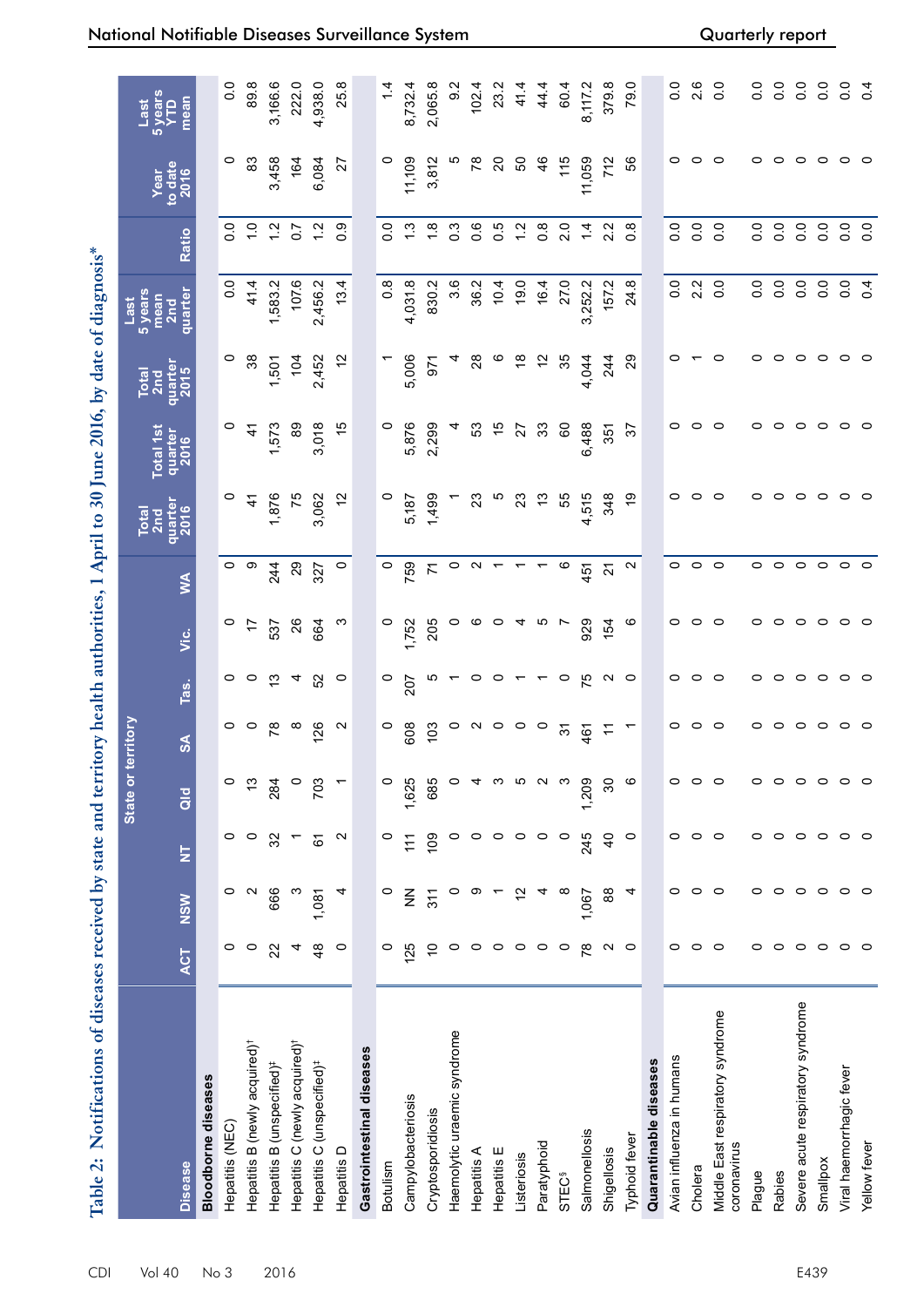| Table 2 continued: Notifications of diseases received by state and territory health authorities, 1 April to 30 June 2016, by date of diagnosis* |                                                                                              |                 |                         |                     |                 |                   |             |                                             |                 |                  |                 |                                            |                  |                 |                        |
|-------------------------------------------------------------------------------------------------------------------------------------------------|----------------------------------------------------------------------------------------------|-----------------|-------------------------|---------------------|-----------------|-------------------|-------------|---------------------------------------------|-----------------|------------------|-----------------|--------------------------------------------|------------------|-----------------|------------------------|
|                                                                                                                                                 |                                                                                              |                 |                         | State or            | territory       |                   |             |                                             | Total<br>2nd    | <b>Total 1st</b> | Total<br>2nd    | 5 years<br>mean<br>Last<br>2 <sub>nd</sub> |                  | to date<br>Year | Last<br>5 years<br>YTD |
| <b>Disease</b>                                                                                                                                  | <b>ACT</b>                                                                                   | NSW             | $\overline{\mathsf{z}}$ | $\frac{d}{d}$       | $\frac{5}{2}$   | Tas.              | ن<br>آ      | Š                                           | quarter<br>2016 | quarter<br>2016  | quarter<br>2015 | quarter                                    | Ratio            | 2016            | mean                   |
| Sexually transmissible infections                                                                                                               |                                                                                              |                 |                         |                     |                 |                   |             |                                             |                 |                  |                 |                                            |                  |                 |                        |
| Chlamydia <sup>ll,1</sup>                                                                                                                       | 362                                                                                          | 6,672           | 663                     | 5,794               | 1,418           | 446               | 1,154       | 3,077                                       | 19,586          | 18,620           | 16,560          | 20,160.0                                   | $\frac{1}{2}$    | 38,238          | 42,224.6               |
| Donovanosis                                                                                                                                     | 0                                                                                            | 0               | $\circ$                 | $\circ$             |                 | 0                 |             |                                             |                 |                  |                 | $\overline{0}$                             | $\overline{0}$   |                 | $\frac{2}{5}$          |
| Gonococcal infection <sup>1</sup>                                                                                                               | 39                                                                                           | 1,818           | 437                     | 938                 | 332             | 23                | 1,751       | 834                                         | 6,172           | 5,584            | 4,560           | 3,800.2                                    | $\frac{6}{1}$    | 11,782          | 7,669.8                |
| Syphilis <2 years duration <sup>1</sup>                                                                                                         | ம                                                                                            | 186             | 4                       | 160                 | 21              |                   | 271         | 89                                          | 753             | 776              | 631             | 450.2                                      | 17               | 1,541           | 896.6                  |
| Syphilis > 2 years or unspecified<br>duration <sup>#,fl</sup>                                                                                   | $\overline{ }$                                                                               | 89              | $\tilde{0}$             | 69                  | 26              | ယ                 | 219         | $\frac{3}{2}$                               | 438             | 471              | 487             | 415.8                                      | Ξ                | 911             | 819.6                  |
| Syphilis-congenital                                                                                                                             | $\circ$                                                                                      | $\circ$         | $\circ$                 | $\circ$             | $\circ$         | 0                 | $\circ$     | $\circ$                                     | $\circ$         | $\circ$          |                 | 0.6                                        | 0.0              | $\circ$         | 1.4                    |
| Vaccine preventable diseases                                                                                                                    |                                                                                              |                 |                         |                     |                 |                   |             |                                             |                 |                  |                 |                                            |                  |                 |                        |
| Diphtheria                                                                                                                                      | $\circ$                                                                                      |                 | 0                       |                     |                 | $\circ$           |             | $\circ$                                     |                 |                  |                 | $\frac{8}{2}$                              | $\frac{3}{2}$    |                 | $\frac{2}{1}$          |
| Haemophilus influenzae type b                                                                                                                   | $\circ$                                                                                      |                 | $\circ$                 |                     |                 | o                 |             | $\circ$                                     |                 |                  |                 | $4.\overline{8}$                           | $\frac{0}{1}$    | တ               | 7.6                    |
| Influenza (laboratory confirmed)                                                                                                                | $\overline{r}$                                                                               | 2,633           | 52                      | 2,139               | 492             | 73                | 1,041       | 767                                         | 7,268           | 5,772            | 9,757           | 5,661.4                                    | $\frac{3}{2}$    | 13,065          | 8,589.0                |
| Measles                                                                                                                                         | $\circ$                                                                                      |                 | $\circ$                 | $\mathbf{\Omega}$   |                 | ო                 | $\tilde{=}$ | $\circ$                                     | e,              | $\mathcal{L}$    | င္              | 33.8                                       | $0.\overline{6}$ | 56              | 93.8                   |
| Mumps                                                                                                                                           | $\circ$                                                                                      | $\tilde{c}$     | $\frac{8}{3}$           | $\div$              |                 |                   |             | 137                                         | 188             | 331              | 86              | 61.2                                       | $\overline{3}$ . | 519             | 115.4                  |
| Pertussis                                                                                                                                       | 99                                                                                           | 2,014           | 54                      | 463                 | 271             | တ                 | 653         | 236                                         | 3,799           | 5,766            | 4,180           | 4,456.6                                    | $\frac{6}{10}$   | 9,666           | 10,051.6               |
| Pneumococcal disease - invasive                                                                                                                 | $\overline{r}$                                                                               | 146             | $\overline{C}$          | 77                  | 33              | $\overline{1}$    | $\pm$       | 39                                          | 440             | 177              | 401             | 459.8                                      | $\frac{0}{1}$    | 622             | 676.6                  |
| Poliovirus infection                                                                                                                            | $\circ$                                                                                      | $\circ$         | $\circ$                 | $\circ$             | 0               | $\circ$           | $\circ$     | $\circ$                                     |                 |                  |                 | $\frac{0}{0}$                              | $\overline{0}$ . |                 | $\overline{0}$         |
| Rubella                                                                                                                                         | $\circ$                                                                                      | Ю               | $\circ$                 |                     | 0               | 0                 | ო           | $\circ$                                     |                 |                  |                 | 74                                         | $\frac{2}{1}$    |                 | 16.8                   |
| Rubella – congenital                                                                                                                            | $\circ$                                                                                      | $\circ$         | $\circ$                 | $\circ$             | 0               | 0                 | $\circ$     | $\circ$                                     |                 | 0                |                 | $0.\overline{2}$                           | $\overline{0}$   | 0               | $\frac{2}{3}$          |
| Tetanus                                                                                                                                         | $\circ$                                                                                      | $\circ$         | 0                       |                     | $\circ$         | $\circ$           | $\circ$     | $\circ$                                     |                 |                  |                 | $0.\overline{8}$                           | $\frac{3}{2}$    |                 | $\overline{c}$         |
| varicella zoster (chickenpox)                                                                                                                   | 15                                                                                           | $\frac{2}{2}$   | $\overline{4}$          | $^{\circ}_{\infty}$ | 54              | 22                | 235         | 137                                         | 590             | 589              | 548             | 470.8                                      | $\frac{3}{2}$    | 1,181           | 908.8                  |
| Varicella zoster (shingles)                                                                                                                     | 63                                                                                           | $\leq$          | 92                      | $\frac{8}{1}$       | 547             | 78                | 520         | 370                                         | 1,693           | 1,767            | 1,601           | 1,251.8                                    | 14               | 3,475           | 2,518.2                |
| Varicella zoster (unspecified)                                                                                                                  | 5                                                                                            | $\frac{z}{z}$   | က                       | 1,836               | $\ddot{+}$      | 36                | ,430        | 369                                         | 3,766           | 3,786            | 3,272           | 2,567.8                                    | $\frac{15}{2}$   | 7,564           | 5,154.6                |
| Vectorborne diseases                                                                                                                            |                                                                                              |                 |                         |                     |                 |                   |             |                                             |                 |                  |                 |                                            |                  |                 |                        |
| Barmah Forest virus infection                                                                                                                   |                                                                                              |                 |                         | 86                  |                 | 0                 |             | ო ო                                         | <u> ၁ ၁</u>     | $\frac{141}{2}$  | 187             | 539.0                                      | $\frac{2}{5}$    | 240             | 1,202.0                |
| Chikungunya virus infection                                                                                                                     | $\circ$                                                                                      |                 |                         |                     |                 | $\circ$           | ယ           |                                             |                 | $\frac{8}{1}$    | $\mathbf{S}$    | 22.4                                       | 0.6              | $\approx$       | 47.8                   |
| Dengue virus infection                                                                                                                          |                                                                                              | 122             | 38                      | 135                 | 29              | 15                | 139         | 179                                         | 664             | 729              | 427             | 398.2                                      | $\ddot{ }$ :     | 1,400<br>70     | 986.4                  |
| Flavivirus infection (unspecified)                                                                                                              | $\begin{array}{c} \mathsf{r} \circ \mathsf{r} \circ \mathsf{r} \circ \mathsf{r} \end{array}$ | N               |                         | $\tilde{c}$         | 0               |                   |             |                                             | $\overline{1}$  | 52               |                 |                                            | 4.0              |                 | 6.0                    |
| Japanese encephalitis virus infection                                                                                                           |                                                                                              | $\circ$         | $\circ$                 | $\circ$             | $\circ$ $\circ$ | $\circ$ $\circ$   | $\circ$     | $\circ$                                     | $\circ$ $\circ$ | $\circ$          | $\circ$         | 404                                        | $\overline{0}$ . |                 |                        |
| Kunjin virus infection                                                                                                                          |                                                                                              | $\circ$         | $\circ$                 | $\circ$             |                 |                   | $\circ$     | $\circ$                                     |                 | $\circ$          | $\circ$         | 0.4                                        | $\overline{0}$ . | $\circ$         | 0.4                    |
| Malaria                                                                                                                                         | $\sim$ 0                                                                                     | $\frac{1}{2}$ 0 | $\sim$ $\sim$           | $\overline{2}1$     | m ⊝             | $\circ$ $\circ$   | စ္ ၀        | $\stackrel{\textstyle\sim}{\textstyle\sim}$ | $5^{\circ}$     | 50               | $\frac{8}{4}$   | 76.4                                       | 0.9              | $\frac{14}{1}$  | 174.0                  |
| Murray Valley encephalitis virus<br>nfection                                                                                                    |                                                                                              |                 |                         | $\circ$             |                 |                   |             | $\circ$                                     |                 | $\circ$          |                 | $\frac{6}{1}$                              | $\overline{0}$ . | $\circ$         | 3.6                    |
| Ross River virus infection                                                                                                                      | $\mathbf{\sim}$                                                                              | 147             | 42                      | 883                 | $\tilde{c}$     | $\mathbf{\Omega}$ | 39          | 106                                         | 1,233           | 1,697            | 2,001           | 1,360.8                                    | 0.9              | 2,935           | 4,156.0                |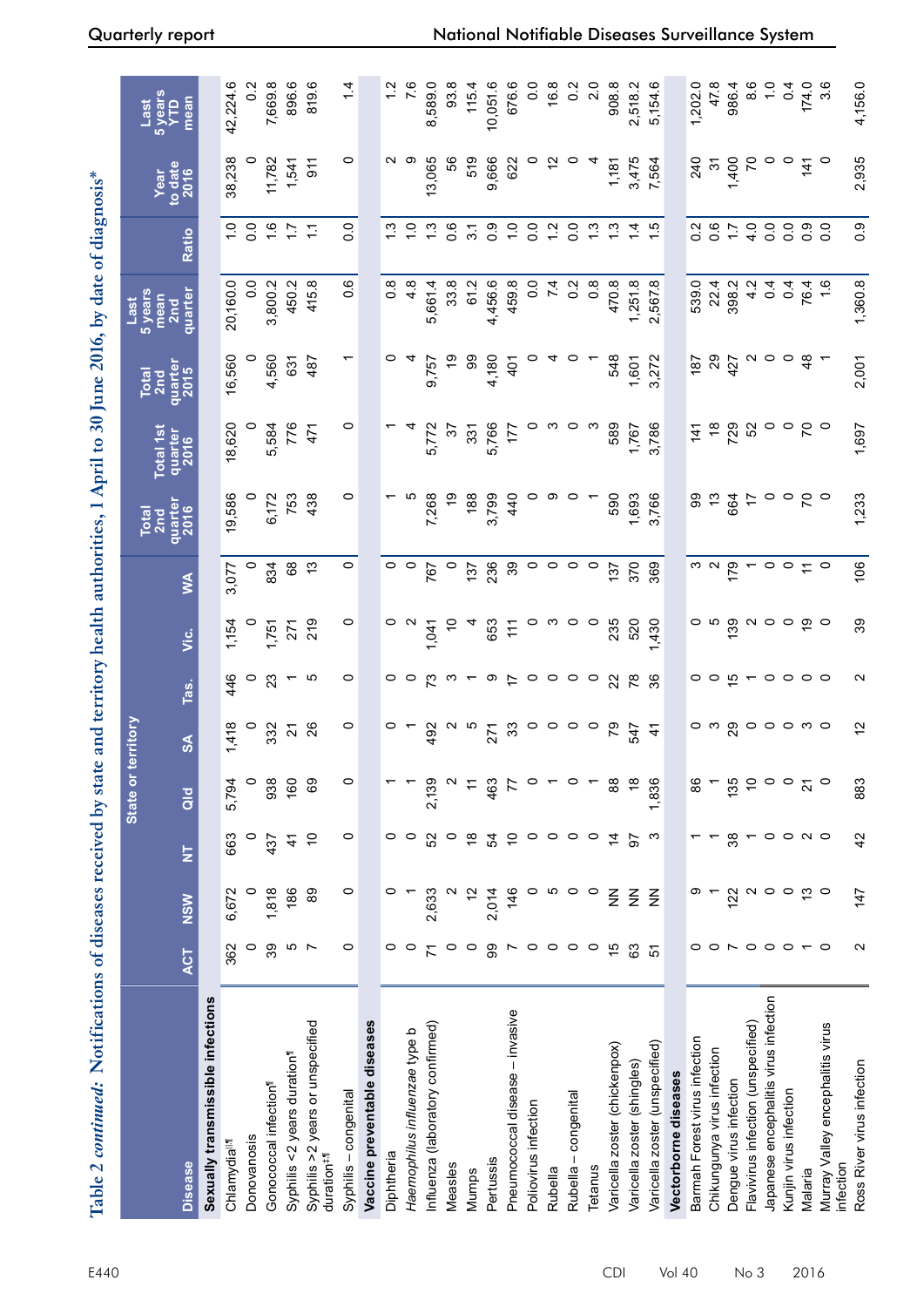| by date of dia,                                                                       |
|---------------------------------------------------------------------------------------|
|                                                                                       |
| į                                                                                     |
| l                                                                                     |
|                                                                                       |
| $\frac{1}{2}$                                                                         |
|                                                                                       |
| $\frac{1}{2}$<br>$\sim$ TH TANK T                                                     |
|                                                                                       |
|                                                                                       |
| Artified I A                                                                          |
|                                                                                       |
|                                                                                       |
| a a bhliann an an airs                                                                |
|                                                                                       |
|                                                                                       |
| second her ctote and territories                                                      |
| ֧ׅׅ֧֧֧֧֧֧֧֧֧֧֧֧֧֪֧֪֪֪֪֧֪֧֚֚֚֚֚֚֚֚֚֚֚֚֚֚֚֚֚֚֚֚֚֚֚֚֚֚֚֚֚֚֚֡֡֓֡֝֓֝֓֝֓֝֬֝֓֝֬֝֬֝֬֝֬֝֬֝֬֝֬֝ |
| was shared and res                                                                    |
|                                                                                       |
|                                                                                       |
|                                                                                       |
|                                                                                       |
|                                                                                       |
| I                                                                                     |
|                                                                                       |
|                                                                                       |
|                                                                                       |
|                                                                                       |
|                                                                                       |
|                                                                                       |
|                                                                                       |
|                                                                                       |
|                                                                                       |
|                                                                                       |
|                                                                                       |
|                                                                                       |
| I                                                                                     |

|                                      |            |            |                         | State o       | rterritory    |                   |        |                 | Total<br>2nd<br>quarter<br>2016 | Total 1st         | Total<br>2nd<br>quarter<br>2015 | Last<br>5 years<br>mean<br>2nd |                  |                         |                                |
|--------------------------------------|------------|------------|-------------------------|---------------|---------------|-------------------|--------|-----------------|---------------------------------|-------------------|---------------------------------|--------------------------------|------------------|-------------------------|--------------------------------|
| <b>Disease</b>                       | <b>ACT</b> | <b>NSW</b> | $\overline{\mathsf{z}}$ | $\frac{d}{d}$ | $\frac{3}{2}$ | Tas.              | ن<br>آ | $\leq$          |                                 | quarter<br>2016   |                                 | quarter                        | <b>Ratio</b>     | Year<br>to date<br>2016 | Last<br>5 years<br>YTD<br>mean |
| <b>Zoonoses</b>                      |            |            |                         |               |               |                   |        |                 |                                 |                   |                                 |                                |                  |                         |                                |
| Anthrax                              |            |            |                         |               |               |                   |        |                 |                                 |                   | $\circ$                         | $\frac{0}{2}$                  | 0.0              |                         | o<br>O                         |
| Australian bat lyssavirus infection  |            |            |                         |               |               | 0                 |        | 0               |                                 |                   |                                 | $\overline{0}$ .               | 0.0              |                         | $\frac{2}{5}$                  |
| <b>Brucellosis</b>                   |            |            |                         |               |               | 0                 |        | 0               | ო                               | $\mathbf{\Omega}$ |                                 | 5.2                            | $0.\overline{6}$ |                         | 11.8                           |
| Leptospirosis                        |            | ო          |                         | న             |               | 0                 |        | $\mathbf{\sim}$ | 57                              | SO                | 17                              | 35.4                           | $\frac{0}{1}$    | $\overline{8}$          | 81.8                           |
| Lyssavirus infection (NEC)           | ◠          | 0          | 0                       |               | 0             | 0                 | 0      | 0               | $\circ$                         | $\circ$           | O                               | 0.0                            | $\overline{0}$ . | O                       | $\frac{0}{2}$                  |
| Ornithosis                           |            |            |                         |               | 0             | 0                 | 0      | 0               |                                 | $\mathbf{\Omega}$ | $\mathbf{\Omega}$               | 11.4                           | $\overline{c}$   | <u>က</u>                | 22.4                           |
| Q fever                              |            | 57         |                         | SS            | ო             | 0                 | ∞      | 4               | 105                             | $\frac{4}{1}$     | 144                             | 113.4                          | 0.9              | 250                     | 232.2                          |
| Tularaemia                           | 0          | 0          | 0                       |               | 0             | 0                 | 0      | 0               | $\circ$                         | $\circ$           | $\circ$                         | 0.0                            | $\overline{0}$ . | $\circ$                 | $\frac{2}{3}$                  |
| Other bacterial infections           |            |            |                         |               |               |                   |        |                 |                                 |                   |                                 |                                |                  |                         |                                |
| Legionellosis                        |            | 36         | o                       | H             |               | ഥ                 | 17     | 22              | 99                              | 83                | 100                             | 103.4                          | $\frac{0}{1}$    | 182                     | 194.4                          |
| Leprosy                              |            |            |                         |               |               | 0                 |        | 0               | 4                               |                   | <u>က</u>                        | 3.4                            | $\frac{2}{1}$    | $\infty$                | $\frac{8}{4}$                  |
| Meningococcal infection - invasive** |            | 15         |                         |               | ဖ             | 0                 | 15     |                 | $\frac{4}{6}$                   | $\frac{3}{4}$     | $\frac{8}{3}$                   | 47.8                           | $\frac{0}{1}$    | $\overline{5}$          | 84.4                           |
| Tuberculosis                         | ∞          | 99         | თ                       | 4             | 17            | $\mathbf{\Omega}$ | 86     | $^{28}$         | 291                             | 320               | 304                             | 290.6                          | $\frac{0}{1}$    | 611                     | 603.6                          |
| <b>Total</b>                         | 1,028      | 17,421     | 2,100                   | 17,747        | 4,873         | 1,109             | 12,050 | 8,357           | 64,164                          | 67,018            | 59,951                          |                                |                  | 131,579                 |                                |
|                                      |            |            |                         |               |               |                   |        |                 |                                 |                   |                                 |                                |                  |                         |                                |

\* The date of diagnosis is the onset date or where the date of onset was not known, the earliest of the specimen collection date, the notification date, or the notification receive date. For hepatitis The date of diagnosis is the onset date or where the date of onset was not known, the earliest of the specimen collection date, the notification date, or the notification receive date. For hepatitis Newly acquired hepatitis includes cases where the infection was determined to be acquired within 24 months prior to diagnosis. Queensland reports hepatitis C newly acquired under hepatitis B (unspecified), hepatitis C (unspecified), leprosy, syphilis (> 2 years or unspecified duration) and tuberculosis, the public health unit notification receive date was used. B (unspecified), hepatitis C (unspecified), leprosy, syphilis (> 2 years or unspecified duration) and tuberculosis, the public health unit notification receive date was used.

\*

- Newly acquired hepatitis includes cases where the infection was determined to be acquired within 24 months prior to diagnosis. Queensland reports hepatitis C newly acquired under hepatitis unspecified unspecified.  $\leftarrow$ 
	- Jnspecified hepatitis and syphilis includes cases where the duration of infection could not be determined or is greater than 24 months. Unspecified hepatitis and syphilis includes cases where the duration of infection could not be determined or is greater than 24 months. ‡
- nfection with Shiga toxin/verotoxin-producing Escherichia coli. Infection with Shiga toxin/verotoxin-producing *Escherichia coli.*
- ncludes Chlamydia trachomatis identified from cervical, rectal, urine, urethral and throat samples, except for South Australia, which reports only cervical, urine and urethral specimens. || Includes *Chlamydia trachomatis* identified from cervical, rectal, urine, urethral and throat samples, except for South Australia, which reports only cervical, urine and urethral specimens.
- The national case definitions for chlamydia, gonococcal and syphilis diagnoses include infections that may be acquired through a non-sexual mode (especially in children e.g. perinatal  $\P$  The national case definitions for chlamydia, gonococcal and syphilis diagnoses include infections that may be acquired through a non-sexual mode (especially in children – e.g. perinatal infections, epidemic gonococcal conjunctivitis). infections, epidemic gonococcal conjunctivitis).  $\omega = \blacksquare$ 
	- Only invasive meningococcal disease is nationally notifiable. However, New South Wales and the Australian Capital Territory also report conjunctival cases. \*\* Only invasive meningococcal disease is nationally notifiable. However, New South Wales and the Australian Capital Territory also report conjunctival cases.  $*$
- Not notifiable NN Not notifiable  $rac{z}{z}$
- Not elsewhere classified NEC Not elsewhere classified **NEC**

Totals comprise data from all states and territories. Cumulative figures are subject to retrospective revision so there may be discrepancies between the number of new notifications and the increment Totals comprise data from all states and territories. Cumulative figures are subject to retrospective revision so there may be discrepancies between the number of new notifications and the increment<br>in the cumulative figur in the cumulative figure from the previous period.

 $0.0$  $0.\overline{2}$  $11.8$  81.8  $0.0$   $0.2$ 

 $22.4$ 232.2 84.4 603.6

194.4  $4.8$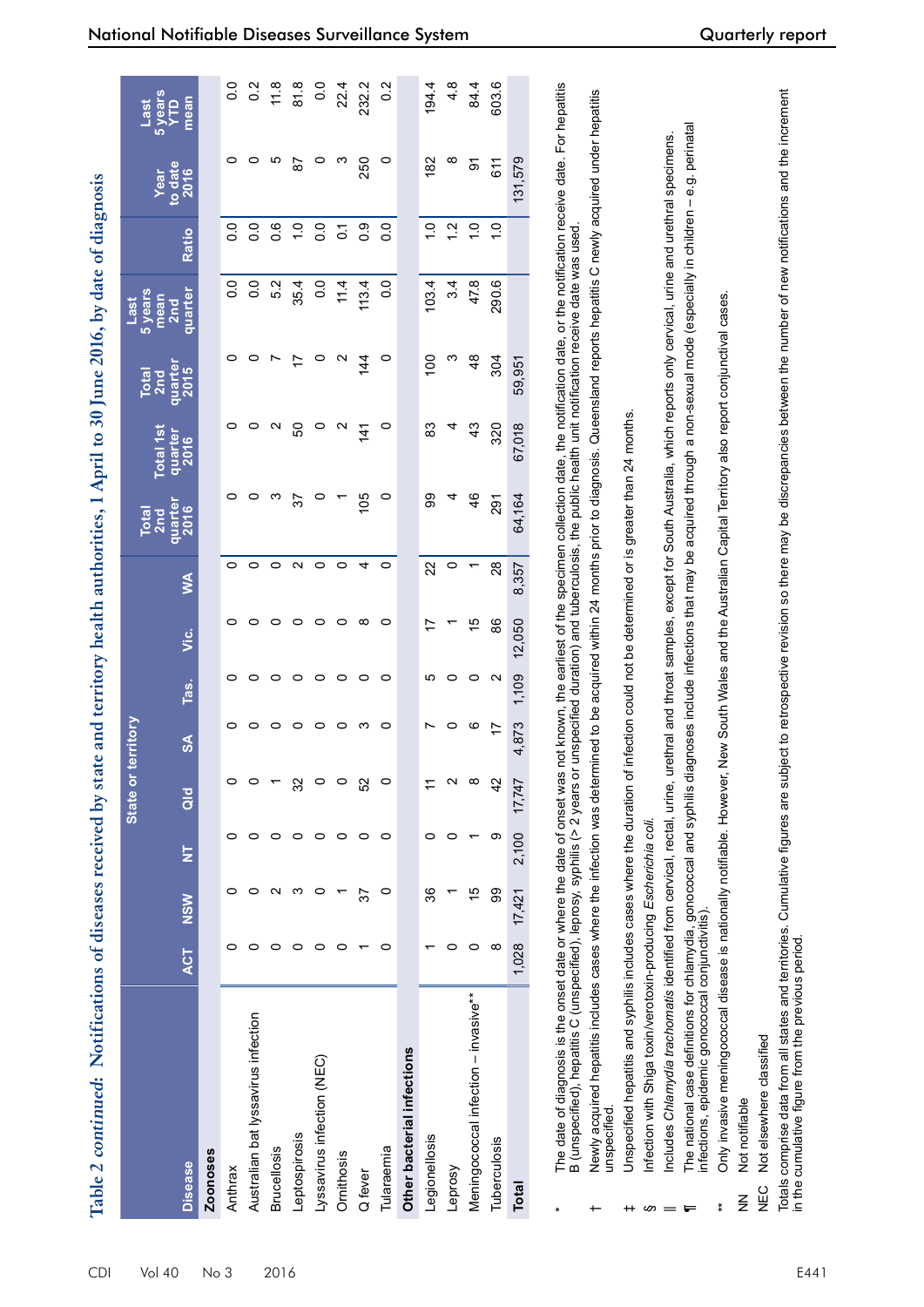## **Table 3: Notification rates of diseases, 1 April to 30 June 2016, by state or territory. (Annualised rate per 100,000 population)\*,†**

|                                                            |            |            |           | <b>State or territory</b> |           |         |       |           |         |
|------------------------------------------------------------|------------|------------|-----------|---------------------------|-----------|---------|-------|-----------|---------|
| <b>Disease</b>                                             | <b>ACT</b> | <b>NSW</b> | <b>NT</b> | Qld                       | <b>SA</b> | Tas.    | Vic.  | <b>WA</b> | Aust.   |
| <b>Bloodborne diseases</b>                                 |            |            |           |                           |           |         |       |           |         |
| Hepatitis (NEC)                                            | 0.0        | 0.0        | 0.0       | 0.0                       | 0.0       | 0.0     | 0.0   | 0.0       | 0.0     |
| Hepatitis B (newly acquired) <sup>#</sup>                  | 0.0        | 0.1        | 0.0       | $1.1$                     | 0.0       | 0.0     | 1.1   | 1.4       | 0.7     |
| Hepatitis B (unspecified) <sup>§</sup>                     | 22.5       | 35.0       | 52.4      | 23.8                      | 18.4      | 10.1    | 36.2  | 37.7      | 31.5    |
| Hepatitis C (newly acquired) <sup>#</sup>                  | 4.1        | 0.2        | 1.6       | 0.0                       | 1.9       | 3.1     | 1.8   | 4.5       | 1.3     |
| Hepatitis C (unspecified) <sup>§</sup>                     | 49.1       | 56.7       | 99.8      | 58.8                      | 29.7      | 40.3    | 44.7  | 50.5      | 51.5    |
| <b>Hepatitis D</b>                                         | 0.0        | 0.2        | 3.3       | 0.1                       | 0.5       | 0.0     | 0.2   | 0.0       | 0.2     |
| <b>Gastrointestinal diseases</b>                           |            |            |           |                           |           |         |       |           |         |
| <b>Botulism</b>                                            | 0.0        | 0.0        | 0.0       | 0.0                       | 0.0       | 0.0     | 0.0   | 0.0       | $0.0\,$ |
| Campylobacteriosis                                         | 127.9      | <b>NN</b>  | 181.6     | 136.0                     | 143.1     | 160.3   | 118.0 | 117.2     | 128.3   |
| Cryptosporidiosis                                          | 10.2       | 16.3       | 178.3     | 57.3                      | 24.2      | 3.9     | 13.8  | 11.0      | 25.2    |
| Haemolytic uraemic syndrome                                | 0.0        | 0.0        | 0.0       | 0.0                       | 0.0       | 0.8     | 0.0   | 0.0       | 0.0     |
| <b>Hepatitis A</b>                                         | 0.0        | 0.5        | 0.0       | 0.3                       | 0.5       | 0.0     | 0.4   | 0.3       | 0.4     |
| <b>Hepatitis E</b>                                         | 0.0        | 0.1        | 0.0       | 0.3                       | 0.0       | 0.0     | 0.0   | 0.2       | 0.1     |
| Listeriosis                                                | 0.0        | 0.6        | 0.0       | 0.4                       | 0.0       | 0.8     | 0.3   | 0.2       | 0.4     |
| Paratyphoid                                                | 0.0        | 0.2        | 0.0       | 0.2                       | 0.0       | 0.8     | 0.3   | 0.2       | 0.2     |
| <b>STEC</b> <sup>II</sup>                                  | 0.0        | 0.4        | 0.0       | 0.3                       | 7.3       | 0.0     | 0.5   | 0.9       | 0.9     |
| Salmonellosis                                              | 79.8       | 56.0       | 400.8     | 101.2                     | 108.5     | 58.1    | 62.5  | 69.6      | 75.9    |
| Shigellosis                                                | 2.0        | 4.6        | 65.4      | 2.5                       | 2.6       | 1.5     | 10.4  | 3.2       | 5.9     |
| Typhoid fever                                              | 0.0        | 0.2        | 0.0       | 0.5                       | 0.2       | 0.0     | 0.4   | 0.3       | 0.3     |
| <b>Quarantinable diseases</b>                              |            |            |           |                           |           |         |       |           |         |
| Avian influenza in humans                                  | 0.0        | 0.0        | 0.0       | 0.0                       | 0.0       | 0.0     | 0.0   | 0.0       | 0.0     |
| Cholera                                                    | 0.0        | 0.0        | 0.0       | 0.0                       | 0.0       | 0.0     | 0.0   | $0.0\,$   | $0.0\,$ |
| Middle East respiratory syndrome coronavirus               | 0.0        | 0.0        | 0.0       | 0.0                       | 0.0       | 0.0     | 0.0   | 0.0       | 0.0     |
| Plague                                                     | 0.0        | 0.0        | 0.0       | 0.0                       | 0.0       | 0.0     | 0.0   | 0.0       | 0.0     |
| Rabies                                                     | 0.0        | 0.0        | 0.0       | 0.0                       | 0.0       | 0.0     | 0.0   | 0.0       | 0.0     |
| Severe acute respiratory syndrome                          | 0.0        | 0.0        | 0.0       | 0.0                       | 0.0       | 0.0     | 0.0   | 0.0       | 0.0     |
| Smallpox                                                   | 0.0        | 0.0        | 0.0       | 0.0                       | 0.0       | 0.0     | 0.0   | 0.0       | 0.0     |
| Viral haemorrhagic fever                                   | 0.0        | 0.0        | 0.0       | 0.0                       | 0.0       | 0.0     | 0.0   | 0.0       | 0.0     |
| Yellow fever                                               | 0.0        | 0.0        | 0.0       | 0.0                       | 0.0       | 0.0     | 0.0   | 0.0       | 0.0     |
| <b>Sexually transmitted infections</b>                     |            |            |           |                           |           |         |       |           |         |
| Chlamydia <sup>1,**</sup>                                  | 370.3      | 350.3      | 1,084.7   | 484.8                     | 333.8     | 345.3   | 77.7  | 475.1     | 329.4   |
| Donovanosis                                                | 0.0        | 0.0        | 0.0       | $0.0\,$                   | 0.0       | 0.0     | 0.0   | $0.0\,$   | $0.0\,$ |
| Gonococcal infection**                                     | 39.9       | 95.4       | 714.9     | 78.5                      | 78.2      | 17.8    | 117.9 | 128.8     | 103.8   |
| Syphilis < 2 years duration**                              | 5.1        | 9.8        | 67.1      | 13.4                      | 4.9       | 0.8     | 18.2  | 10.5      | 12.7    |
| Syphilis > 2 years or unspecified duration <sup>§,**</sup> | 7.2        | 4.7        | 16.4      | 5.8                       | 6.1       | 3.9     | 14.7  | 2.0       | 7.4     |
| Syphilis - congenital                                      | 0.0        | 0.0        | 0.0       | 0.0                       | 0.0       | 0.0     | 0.0   | 0.0       | $0.0\,$ |
| Vaccine preventable diseases                               |            |            |           |                           |           |         |       |           |         |
| Diphtheria                                                 | 0.0        | 0.0        | 0.0       | 0.1                       | 0.0       | $0.0\,$ | 0.0   | 0.0       | $0.0\,$ |
| Haemophilus influenzae type b                              | 0.0        | 0.1        | 0.0       | 0.1                       | 0.2       | 0.0     | 0.1   | 0.0       | 0.1     |
| Influenza (laboratory confirmed)                           | 72.6       | 138.2      | 85.1      | 179.0                     | 115.8     | 56.5    | 70.1  | 118.4     | 122.2   |
| Measles                                                    | 0.0        | 0.1        | 0.0       | 0.2                       | 0.5       | 2.3     | 0.7   | 0.0       | 0.3     |
| Mumps                                                      | 0.0        | 0.6        | 29.4      | 0.9                       | 1.2       | 0.8     | 0.3   | 21.2      | 3.2     |
| Pertussis                                                  | 101.3      | 105.7      | 88.3      | 38.7                      | 63.8      | 7.0     | 44.0  | 36.4      | 63.9    |
| Pneumococcal disease - invasive                            | 7.2        | 7.7        | 16.4      | 6.4                       | 7.8       | 13.2    | 7.5   | 6.0       | 7.4     |
| Poliovirus infection                                       | 0.0        | 0.0        | $0.0\,$   | 0.0                       | 0.0       | 0.0     | 0.0   | 0.0       | $0.0\,$ |
| Rubella                                                    | 0.0        | 0.3        | $0.0\,$   | 0.1                       | $0.0\,$   | 0.0     | 0.2   | 0.0       | 0.2     |